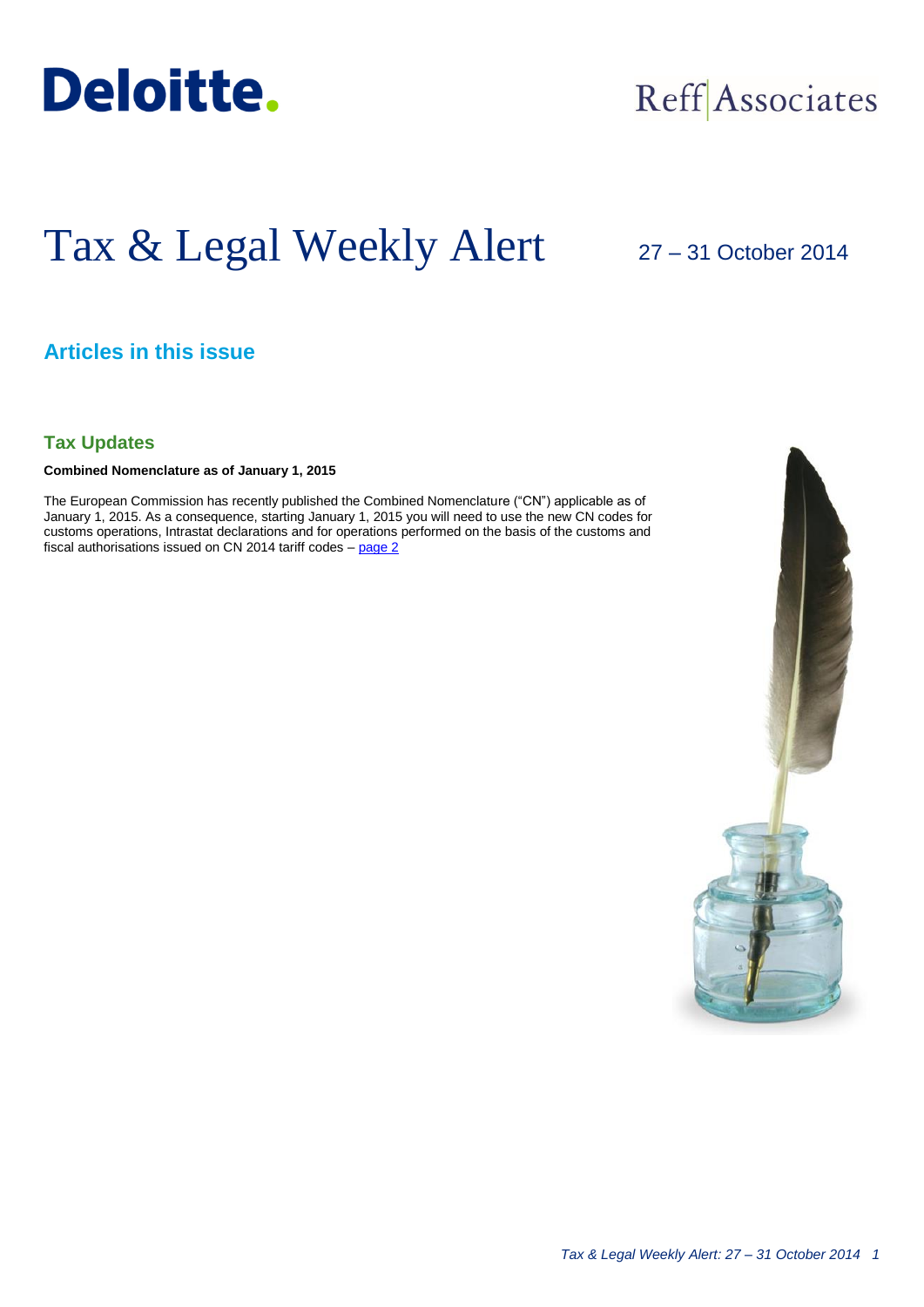## <span id="page-1-0"></span>**Combined Nomenclature as of January 1, 2015**

Among the changes brought by the new CN, applicable as of January 1, 2015, we may find amendments brought to the following Chapters:

- **Chapter 4** "Milk and dairy products" o new tariff codes were introduced for cheeses of subheading 0406 (e.g. Mozzarella, Maasdam);
- **Chapter 16** "Prepared or preserved fish" new tariff coded were introduced at subheading  $1604 14 -$ "Tuna, skipjack and bonito";
- **Chapter 29** "Organic chemicals"
	- two new organo-inorganic compounds were introduced at subheading 2931 90;
- **Chapter 38** "Miscellaneous chemical products"
	- the tariff codes related to solvents and anti-rust preparations from subheading 3824 90 were modified.
- **Chapter 22** "Beverages, spirits and vinegar"
	- the tariff codes description related to a designation of origin has been modified – Côtes-du-Rhône becomes Vallée du Rhône.

#### **What does this mean for you?**

The new CN may include new classifications for your products. If you import / export goods into the EU / out of the EU starting from January 1, 2015, you will need to use the new CN codes in your import / export declaration processes.

The amendment of the CN has implications not only for customs operations, but also for the Intrastat statistical reporting, namely the tariff codes of goods traded between EU Member States.

In addition, , the holders of the customs and fiscal authorisations that include reference to tariff codes issued in accordance with CN 2014 (e.g. for suspensive customs regime, excisable products) will be subject to the new rules.

#### **What to do?**

To avoid any administrative and operational inconveniences as of January 1, 2015 (e.g. extended stay of goods in customs), we recommend that you convert the codes as soon as possible.

Upon request, our team can help you check your classification database. If you provide us with an Excel document with your classification codes (on a 10 digit level) used in 2014, our team will determine what classifications would have to be changed and converted (the possible new classifications) in order to be valid after January 1, 2015.

**Source:** *Official Journal no. 312 / October 31, 2014*

#### **Please do not hesitate to contact us if any clarification is needed:**

#### **[Pieter Wessel](mailto:pwessel@deloittece.com)**

**Partner** +40 21 207 52 42

#### **[Mihai Petre](mailto:mipetre@deloittece.com)**

Senior Manager +40 21 207 53 44